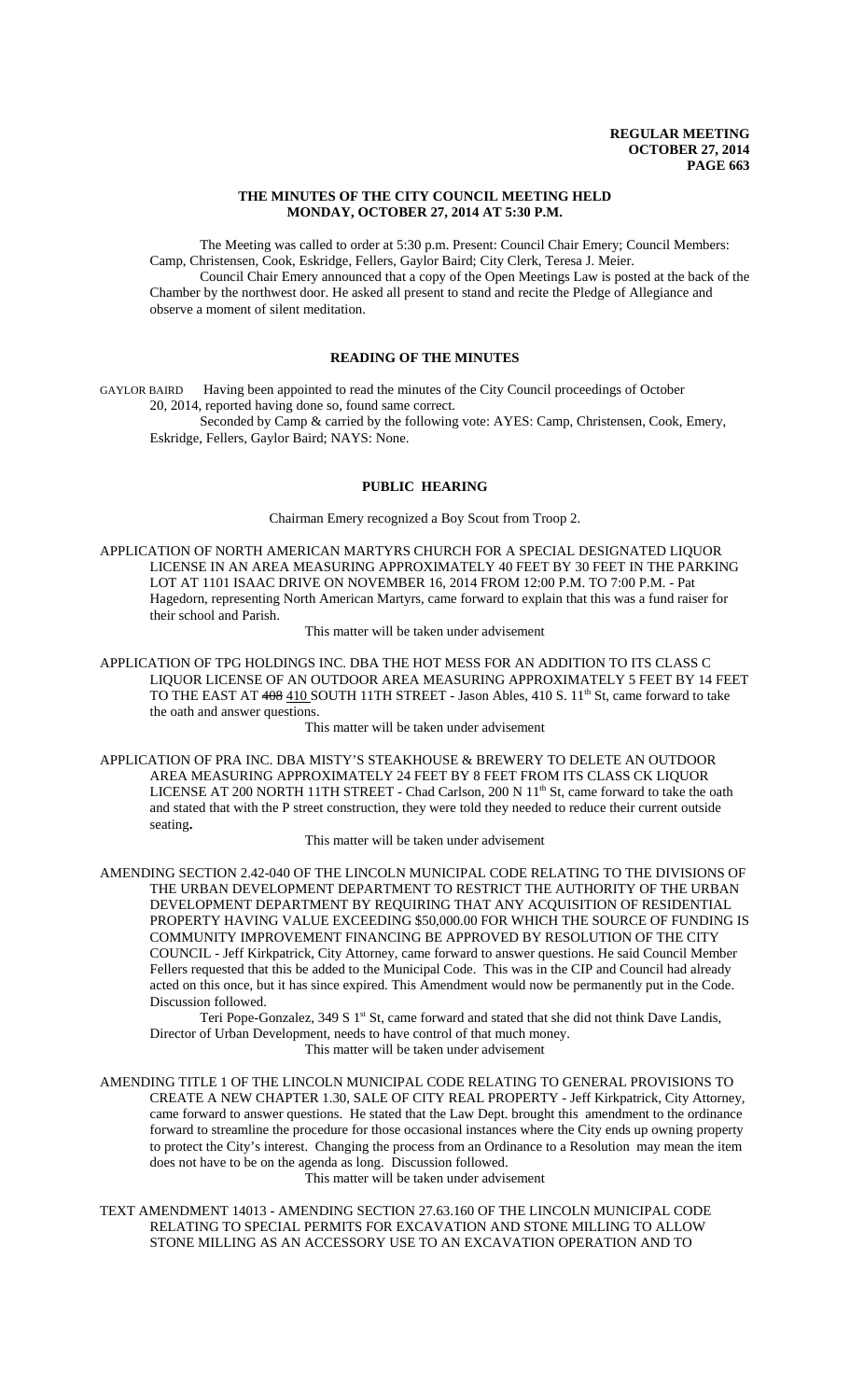ELIMINATE STONE MILLING AS A SEPARATE PERMITTED USE - Mike Eckert, Civil Design Group, came forward to answer questions on behalf of Gana Trucking and Excavating and Edward Stone. Discussion followed.

Teri Pope-Gonzalez,  $349 S 1<sup>st</sup> St.,$  came forward to comment on various safety issues Marvin Krout, Planning Dept., came forward to answer questions. Discussion followed. This matter will be taken under advisement

APPROVING RED STRIKE INC. DBA SUN VALLEY LANES AS A KENO SATELLITE SITE AT 321 VICTORY LANE - Katrina Coffy, Vice President of Marketing for Big Red Keno, Omaha, NE and John Losito, owner of Sun Valley Lanes, came forward to answer questions. This matter will be taken under advisement

ACCEPTING THE REPORT OF NEW AND PENDING CLAIMS AGAINST THE CITY AND APPROVING DISPOSITION OF CLAIMS SET FORTH FOR THE PERIOD OF OCTOBER 1-15, 2014 - Ven Lanik, 6520 Darlington Court, came forward regarding the denial of his claim by the City for damage to his motor home by a presumed City tree.

Jeff Kirkpatrick, City Attorney, came forward to answer questions. Discussion followed. This matter will be taken under advisement

COMP. PLAN CONFORMANCE 14019 - APPROVING AN AMENDMENT TO THE LINCOLN CENTER REDEVELOPMENT PLAN TO ADD THE "A&P II REDEVELOPMENT PROJECT" FOR THE REDEVELOPMENT OF THE AMBASSADOR AND PRESIDENT APARTMENT BUILDINGS GENERALLY LOCATED AT THE NORTHWEST CORNER OF S. 14TH STREET AND LINCOLN MALL - David Landis, Director of Urban Development, came forward to answer questions. Discussion followed.

Andrew Willis, Cline Williams Law Firm, 233 S 13<sup>th</sup> St #1900, came forward to answer questions on behalf of the Developer. Discussion followed.

Paula Rhian, Excell Development Group, 2002 S  $11<sup>th</sup>$  St, came forward to answer questions. She stated they have partnered with the Interfaith Housing Coalition on this project. She presented pictures of the historic awning that had become a safety issue but would be restored. She stated that there is a 80-90% occupancy rate. There is a on-site manager and a supportive services person on-site 2-3 days a week.

Robert Lange, President of the Board of the Interfaith Housing Coalition, 1859 S. Pershing Rd,, came forward to answer questions. He stated their partnership with the City started in 1992.

Mark Kohler, President of the Capital View Neighborhood Association, 700 S 18<sup>th</sup> St. came forward with comments He stated that this project has the Associations full support, it is not displacing anyone and provides the need for low-income housing.

This matter will be taken under advisement

# **COUNCIL ACTION**

## **REPORTS OF CITY OFFICERS**

CLERK'S LETTER AND MAYOR'S APPROVAL OF RESOLUTIONS AND ORDINANCES PASSED BY THE CITY COUNCIL ON OCTOBER 13, 2014 (EXCEPT FOR RESOLUTION A-88579 WHICH WAS PRESENTED TO THE MAYOR ON OCT. 14, 2014). **(27-1)** 

RESOLUTION APPROVING THE DISTRIBUTION OF FUNDS REPRESENTING INTEREST EARNINGS ON SHORT-TERM INVESTMENTS OF IDLE FUNDS DURING THE MONTH ENDED JULY 31, 2014 - Clerk read the following resolution, introduced by Leirion Gaylor Baird, who moved its adoption:

A-88597 BE IT RESOLVED by the City Council of the City of Lincoln, Nebraska: That during the month ended August 31, 2014 \$152,808.59 was earned from the investments of "IDLE FUNDS." The same is hereby distributed to the various funds on a pro-rata basis using the balances of each fund and allocating a portion of the interest on the ratio that such balance bears to the total of all fund balances.

Introduced by Leirion Gaylor Baird Seconded by Camp and carried by the following vote; AYES: Camp, Christensen, Cook, Emery, Eskridge, Fellers, Gaylor Baird; NAYS: None.

#### **PETITIONS & COMMUNICATIONS**

SETTING THE HEARING DATE OF MONDAY, NOVEMBER 17, 2014 AT 3:00 P.M. ON THE APPLICATION OF SAVOR RESTAURANT LLC DBA GINGER FOR A RETAIL CLASS I LIQUOR LICENSE AT 6055 APPLES WAY - Clerk read the following resolution, introduced by Leirion Gaylor Baird, who moved its adoption: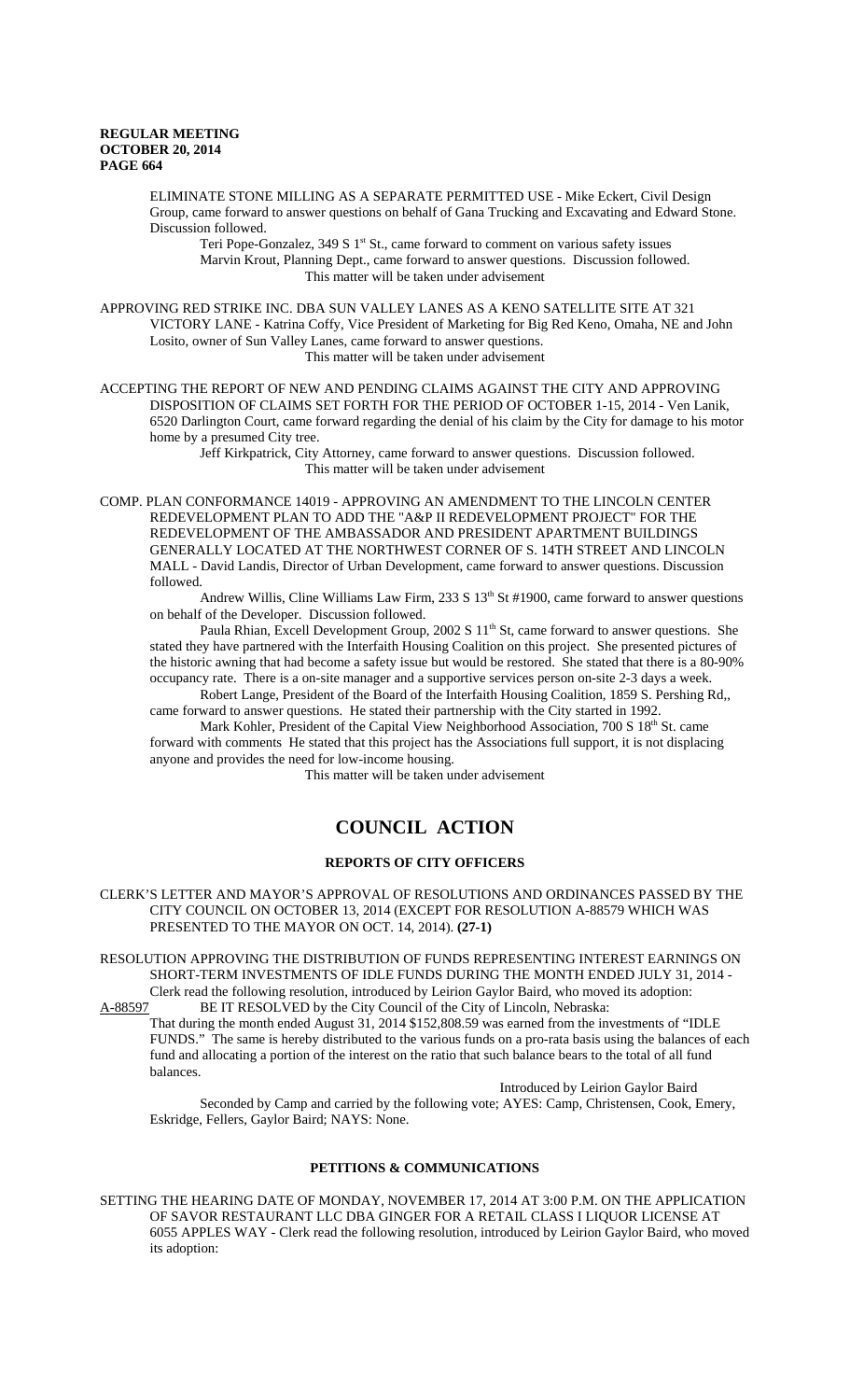A-88598 BE IT RESOLVED by the City Council, of the City of Lincoln, that a hearing date is hereby set for Monday, November 17, 2014 at 3:00 p.m. or as soon thereafter as possible in the City Council Chambers, County-City Building, 555 S, 10<sup>th</sup> Street, Lincoln, NE for the Application of Savor

Restaurant LLC dba Ginger for a Retail Class I Liquor License at 6055 Apples Way. If the Police Dept. is unable to complete the investigation by said time, a new hearing date will be

set.

Introduced by Leirion Gaylor Baird

Seconded by Camp and carried by the following vote; AYES: Camp, Christensen, Cook, Emery, Eskridge, Fellers, Gaylor Baird; NAYS: None.

SETTING THE HEARING DATE OF MONDAY, NOVEMBER 17, 2014 AT 3:00 P.M. ON THE APPLICATION OF NHC LLC DBA SOUTH CAMPUS FOR A RETAIL CLASS CK LIQUOR LICENSE AT 101 N. 14TH ST., SUITE 1 - Clerk read the following resolution, introduced by Leirion Gaylor Baird, who moved its adoption:

# A-88599 BE IT RESOLVED by the City Council, of the City of Lincoln, that a hearing date

is hereby set for Monday, November 17, 2014 at 3:00 p.m. or as soon thereafter as possible in the City Council Chambers, County-City Building, 555 S, 10<sup>th</sup> Street, Lincoln, NE for the Application of NHC LLC dba South Campus for a Retail Class CK Liquor License at 101 N 14<sup>th</sup> St., Suite 1.

If the Police Dept. is unable to complete the investigation by said time, a new hearing date will be set.

Introduced by Leirion Gaylor Baird

Seconded by Camp and carried by the following vote; AYES: Camp, Christensen, Cook, Emery, Eskridge, Fellers, Gaylor Baird; NAYS: None.

SETTING THE HEARING DATE OF MONDAY, NOVEMBER 17, 2014 AT 3:00 P.M. ON THE APPLICATION OF WILL-MACK LLC DBA COMPADRES FOR A DELETION TO THEIR LICENSED PREMISE AT 101 N. 14TH ST., SUITE 6 - Clerk read the following resolution, introduced by Leirion Gaylor Baird, who

moved its adoption:<br>A-88600 BE IT RES BE IT RESOLVED by the City Council, of the City of Lincoln, that a hearing date is hereby set for Monday, November 17, 2014 at 3:00 p.m. or as soon thereafter as possible in the City Council Chambers, County-City Building, 555 S. 10th Street, Lincoln, NE for the Application of Will-Mack LLC dba Compadres for a deletion to their licensed premise at 101 N. 14<sup>th</sup> St., Suite 6.

If the Police Dept. is unable to complete the investigation by said time, a new hearing date will be set.

Introduced by Leirion Gaylor Baird

Seconded by Camp and carried by the following vote; AYES: Camp, Christensen, Cook, Emery, Eskridge, Fellers, Gaylor Baird; NAYS: None.

SETTING THE HEARING DATE OF MONDAY, NOVEMBER 17, 2014 AT 3:00 P.M. ON THE MANAGER APPLICATION OF ANTHONY ALWIN FOR DINO'S EASTSIDE GRILLE AT 2901 S. 84<sup>TH</sup> ST. -Clerk read the following resolution, introduced by Leirion Gaylor Baird, who moved its adoption:

A-88601 BE IT RESOLVED by the City Council, of the City of Lincoln, that a hearing date is hereby set for Monday, November 17, 2014 at 3:00 p.m. or as soon thereafter as possible in the City Council Chambers, County-City Building, 555 S. 10th Street, Lincoln, NE for the Manager Application of Anthony Alwin for Dino's Eastside Grille at  $2901$  S.  $84<sup>th</sup>$  St.

If the Police Dept. is unable to complete the investigation by said time, a new hearing date will be set.

#### Introduced by Leirion Gaylor Baird

Seconded by Camp and carried by the following vote; AYES: Camp, Christensen, Cook, Emery, Eskridge, Fellers, Gaylor Baird; NAYS: None.

- SETTING THE HEARING DATE OF MONDAY, NOVEMBER 17, 2014 AT 3:00 P.M. ON THE MANAGER APPLICATION OF SPENCER PEERY FOR LINCOLN STARS HOCKEY AT 1800 STATE FAIR PARK DR. Clerk read the following resolution, introduced by Leirion Gaylor Baird, who moved its adoption:
- A-88602 BE IT RESOLVED by the City Council, of the City of Lincoln, that a hearing date is hereby set for Monday, November 17, 2014 at 3:00 p.m. or as soon thereafter as possible in the City Council Chambers, County-City Building, 555 S. 10th Street, Lincoln, NE for the Manager Application of Spencer Peery for Lincoln Stars Hockey at 1800 State Fair Park Dr

If the Police Dept. is unable to complete the investigation by said time, a new hearing date will be set.

## Introduced by Leirion Gaylor Baird

Seconded by Camp and carried by the following vote; AYES: Camp, Christensen, Cook, Emery, Eskridge, Fellers, Gaylor Baird; NAYS: None.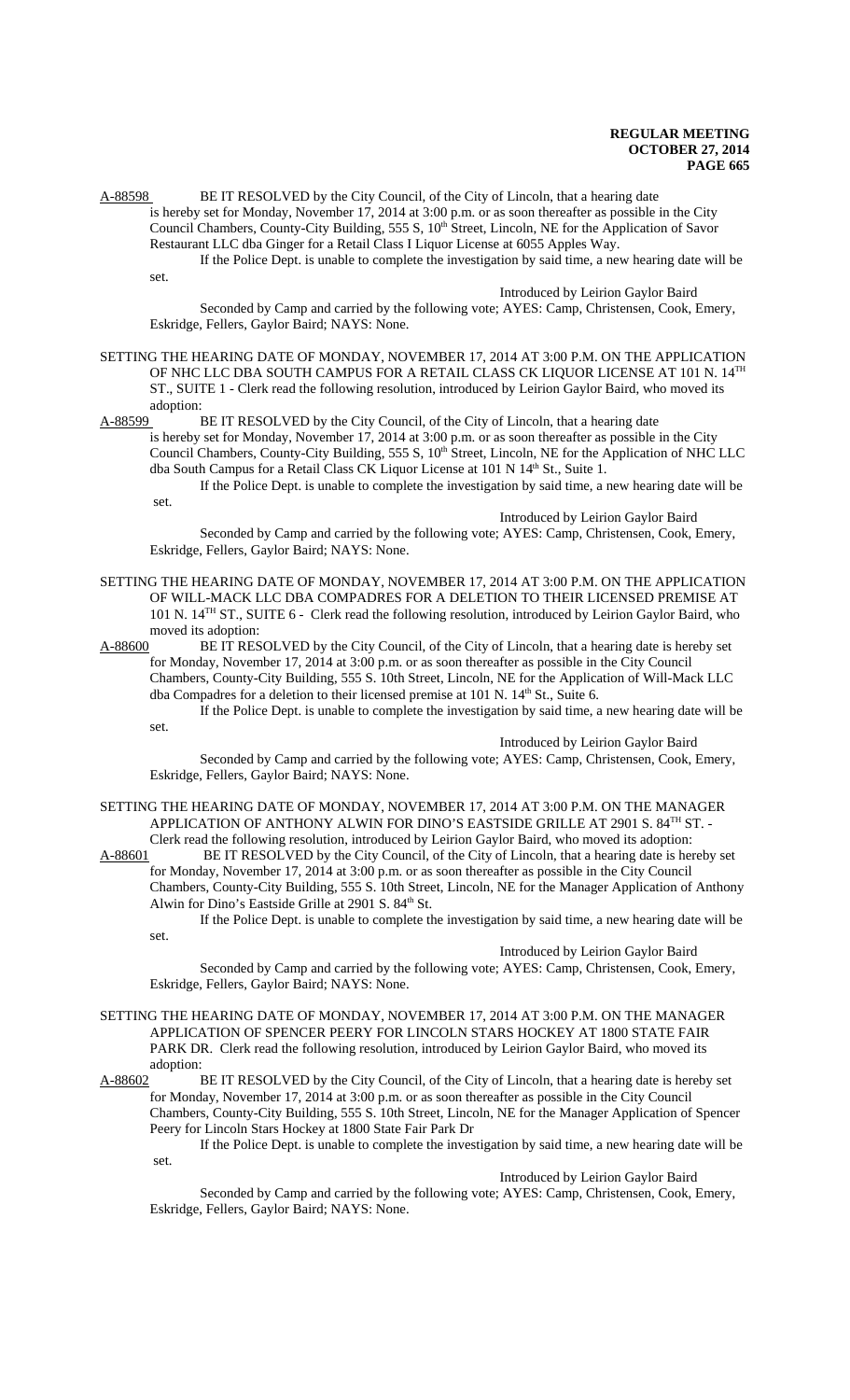## **REFERRED TO THE PLANNING DEPARTMENT:**

Special Permit 14043, for authority to sell alcoholic beverages for consumption on the premises associated with a restaurant, on property generally located at South 48th Street and Pioneers Boulevard (4747 Pioneers Boulevard). The Planning Commission action is final, unless appealed to the City Council. Text Amendment 14010, amending Chapter 26.23 of the Lincoln Municipal Code, Development Standards, by amending Section 26.23.040 relating to widths of right of ways to increase the width of pedestrian way easements from 5 feet to 15 feet; amending Section 26.23.125 to set forth location and width requirements of pedestrian way easements; amending Section 26.23.130 relating to block sizes to add provisions relating to the measurement of block lengths; amending Section 26.23.140 relating to lots to delete width requirements for residential lots servient and adjacent to pedestrian way easements; and repealing Sections 26.23.040, 26.23.125, 26.23.130, and 26.23.140 of the Lincoln Municipal Code as hitherto existing. Text Amendment 14011, amending Section 27.72.180 of the Lincoln Municipal Code relating to Exceptions to Height and Lot Regulations to revise the minimum separation between buildings and pedestrian way easements from 10 feet to 12.5 feet from the centerline of the easement; and repealing Section 27.72.180 of the Lincoln Municipal Code as hitherto existing.

## **PLACED ON FILE IN THE OFFICE OF THE CITY CLERK:**

Administrative Amendment 14054, to Change of Zone 04075E, Village Gardens PUD, approved by the Planning Director on October 14, 2014, requested by Olsson Associates, to delete the trip generation tables from the site and development plans, to revise the lot layout northwest of the intersection of Boboli Lane and Hidcote Drive to include a convenience store with fuel sales, and to update the 'Usage Legend' designating all the lots in Phase II and III for 'Neighborhood General Type D' - Medium Single Family' dwellings except for the retirement housing lot at South 63<sup>rd</sup> Street and Yankee Hill Road, on property generally located at S. 56<sup>th</sup> Street and Pine Lake Road.

Administrative Amendment 14063, to Special Permit 06014, Southlake Community Unit Plan, approved by the Planning Director on October 14, 2014, requested by Olsson Associates, to revise the lot layout for Block 1 to increase the number of lots on the west side of South 94<sup>th</sup> Bay from 5 to 6, and to modify Notes accordingly, on property generally located at South 91<sup>st</sup> Street and Andermatt Drive.

Administrative Amendment 14026, to Change of Zone 05054A, Prairie Village North PUD, approved by the Planning Director on October 16, 2014, requested by Civil Design Group, to revise the lot and street layout, show a lot and street layout for the area outside of the PUD and provide street profiles for streets outside the boundary of the PUD, on property generally located at N. 84<sup>th</sup> Street and Adams Street. Administrative Amendment 14076, to Special Permit 07015A, Tamarin Ridge Planned Service Commercial, approved by the Planning Director on October 20, 2014, requested by Jeremy Williams, to reduce the side yard setback for parking and/or display of motorized vehicles from 20 feet to 12 feet, on property generally located at S. 27<sup>th</sup> Street and Tamarin Ridge Road.

## **LIQUOR RESOLUTIONS**

### APPLICATION OF NORTH AMERICAN MARTYRS CHURCH FOR A SPECIAL DESIGNATED LIQUOR LICENSE IN AN AREA MEASURING APPROXIMATELY 40 FEET BY 30 FEET IN THE PARKING LOT AT 1101 ISAAC DRIVE ON NOVEMBER 16, 2014 FROM 12:00 P.M. TO 7:00 P.M. - Clerk read the following resolution, introduced by Jon Camp, who moved its adoption for approval:

A-88603 BE IT RESOLVED by the City Council of the City of Lincoln, Nebraska:

That after hearing duly had as required by law, consideration of the facts of this application, the Nebraska Liquor Control Act, and the pertinent City ordinances, the City Council recommends that the application of North American Martyrs Church for a special designated license to cover an area measuring approximately 40 feet by 30 feet in the parking lot at 1101 Issac Drive, Lincoln, Nebraska, on November 16, 2014 between the hours of 12:00 p.m. and 7:00 p.m., be approved with the condition that the premises complies in every respect with all City and State regulations and with the following requirements:

- 1. Identification to be checked, wristbands required on all parties wishing to consume alcohol.
- 
- 2. Adequate security shall be provided for the event.<br>3. The area requested for the permit shall be separate The area requested for the permit shall be separated from the public by a fence or other means.
	- Responsible alcohol service practices shall be followed.

BE IT FURTHER RESOLVED the City Clerk is directed to transmit a copy of this resolution to the Nebraska Liquor Control Commission.

Introduced by Jon Camp

Seconded by Christensen and carried by the following vote; Camp, Christensen, Cook, Emery, Eskridge, Fellers, Gaylor Baird; NAYS: None.

APPLICATION OF TPG HOLDINGS INC. DBA THE HOT MESS FOR AN ADDITION TO ITS CLASS C LIQUOR LICENSE OF AN OUTDOOR AREA MEASURING APPROXIMATELY 5 FEET BY 14 FEET TO THE EAST AT 408 SOUTH 11TH STREET - Clerk read the following resolution, introduced by Jon Camp, who moved its adoption for approval: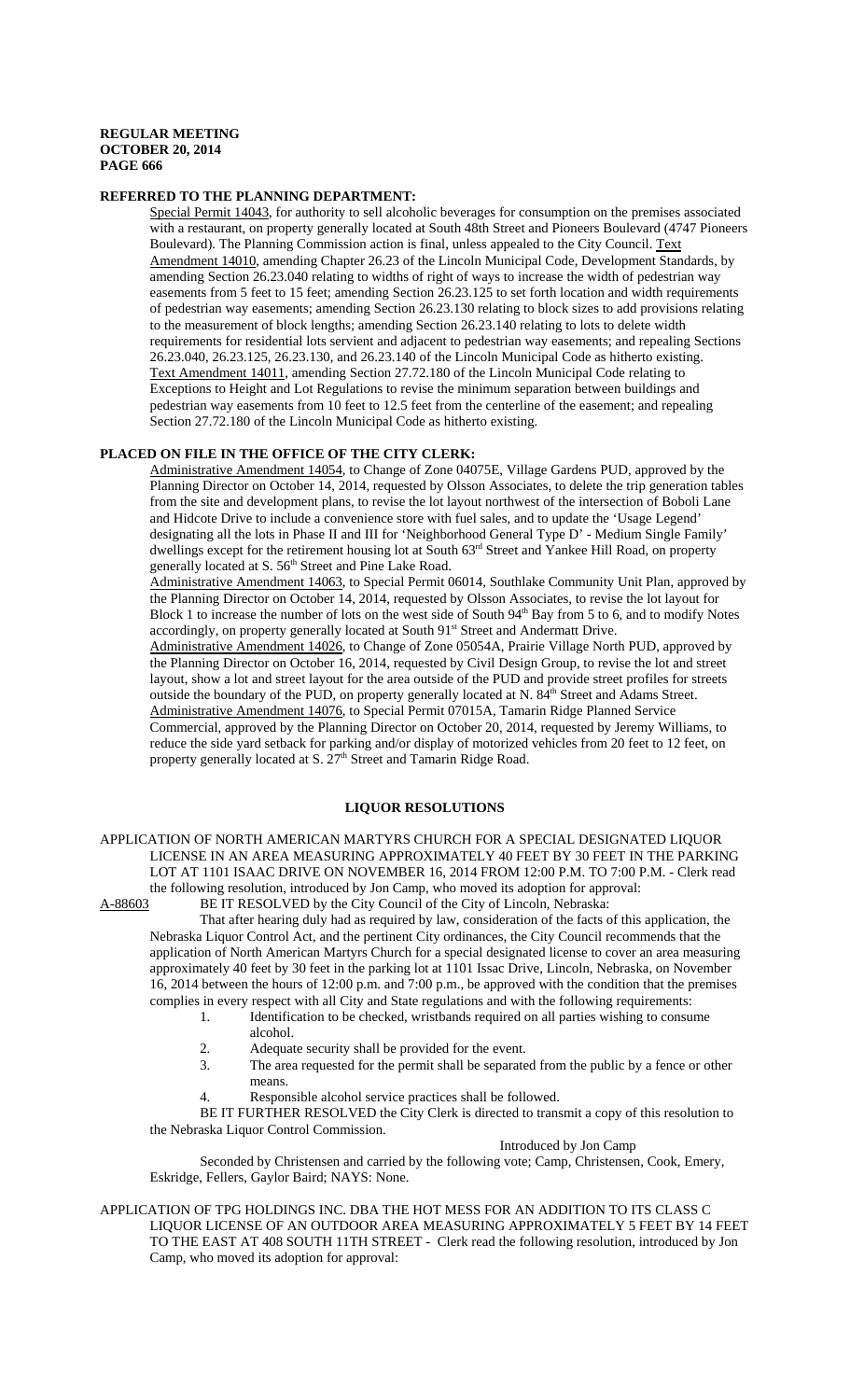A-88604 That after hearing duly had as required by law, consideration of the facts of this application, the Nebraska Liquor Control Act, and the pertinent City ordinances, the City Council recommends that the application of TPG Holdings Inc. dba The Hot Mess to expand its Class C licensed premises by the addition of an outdoor area measuring approximately 5 feet by 14 feet to the east at 408 South 11th Street, Lincoln, Nebraska, be approved with the condition that the premises complies in every respect with all City and State regulations.

BE IT FURTHER RESOLVED that the City Clerk is directed to transmit a copy of this resolution to the Nebraska Liquor Control Commission.

Introduced by Jon Camp

Seconded by Christensen and carried by the following vote; Camp, Christensen, Cook, Emery, Eskridge, Fellers, Gaylor Baird; NAYS: None.

### APPLICATION OF PRA INC. DBA MISTY'S STEAKHOUSE & BREWERY TO DELETE AN OUTDOOR AREA MEASURING APPROXIMATELY 24 FEET BY 8 FEET FROM ITS CLASS CK LIQUOR LICENSE AT 200 NORTH 11TH STREET - Clerk read the following resolution, introduced by Jon Camp,

who moved its adoption for approval:

A-88605 BE IT RESOLVED by the City Council of the City of Lincoln, Nebraska:

That after hearing duly had as required by law, consideration of the facts of this application, the Nebraska Liquor Control Act including Neb. Rev. Stat. § 53-132, the pertinent City ordinances, and Resolution No. A-66729, the City Council recommends that the application of PRA Inc. dba Misty's Steakhouse & Brewery to delete an outdoor area measuring approximately 24 feet by 8 feet from their presently licensed premises located at 200 N. 11th Street, Lincoln, Nebraska, for a new licensed area described as: the entire L-shaped first floor area approximately 100 feet by 142 feet excluding the NW and SE hallways with area approximately 34 feet by 48 feet in center of basement plus irregular shaped sidewalk café approximately 10 feet by 48 feet to the west, be approved with the condition that the premise complies in every respect with all City and State regulations.

BE IT FURTHER RESOLVED that the City Clerk is directed to transmit a copy of this resolution to the Nebraska Liquor Control Commission.

Introduced by Jon Camp

Seconded by Christensen and carried by the following vote; Camp, Christensen, Cook, Emery, Eskridge, Fellers, Gaylor Baird; NAYS: None.

## **ORDINANCES - 2ND READING & RELATED RESOLUTIONS (as required)**

- AMENDING SECTION 2.42.040 OF THE LINCOLN MUNICIPAL CODE RELATING TO THE DIVISIONS OF THE URBAN DEVELOPMENT DEPARTMENT TO RESTRICT THE AUTHORITY OF THE URBAN DEVELOPMENT DEPARTMENT BY REQUIRING THAT ANY ACQUISITION OF RESIDENTIAL PROPERTY HAVING VALUE EXCEEDING \$50,000.00 FOR WHICH THE SOURCE OF FUNDING IS COMMUNITY IMPROVEMENT FINANCING BE APPROVED BY RESOLUTION OF THE CITY COUNCIL - CLERK read an ordinance, introduced by Trent Fellers, amending Section 2.42.040 of the Lincoln Municipal Code relating to the Divisions of the Urban Development Department to restrict the authority of the Urban Development Department by requiring that any acquisition of residential property having value exceeding \$50,000.00 for which the source of funding is Community Improvement Financing be approved by resolution of the City Council; and repealing Section 2.42.040 as hitherto existing, the second time.
- AMENDING TITLE 1 OF THE LINCOLN MUNICIPAL CODE RELATING TO GENERAL PROVISIONS TO CREATE A NEW CHAPTER 1.30, SALE OF CITY REAL PROPERTY - CLERK read an ordinance, introduced by Trent Fellers, amending Title 1 of the Lincoln Municipal Code relating to General Provisions to create a new Chapter 1.30, Sale of City Real Property, the second time.
- TEXT AMENDMENT 14013 AMENDING SECTION 27.63.160 OF THE LINCOLN MUNICIPAL CODE RELATING TO SPECIAL PERMITS FOR EXCAVATION AND STONE MILLING TO ALLOW STONE MILLING AS AN ACCESSORY USE TO AN EXCAVATION OPERATION AND TO ELIMINATE STONE MILLING AS A SEPARATE PERMITTED USE - CLERK read an ordinance, introduced by Trent Fellers, amending Section 27.63.160 of the Lincoln Municipal Code relating to Special Permits for Excavation and Stone Milling to allow stone milling as an accessory use to an excavation operation and to eliminate stone milling as a separate permitted use; and repealing Section 27.63.160 of the Lincoln Municipal Code as hitherto existing, the second time.

## **PUBLIC HEARING - RESOLUTIONS**

APPROVING RED STRIKE INC. DBA SUN VALLEY LANES AS A KENO SATELLITE SITE AT 321 VICTORY LANE - CLERK read the following resolution, introduced by Trent Fellers, who moved its adoption: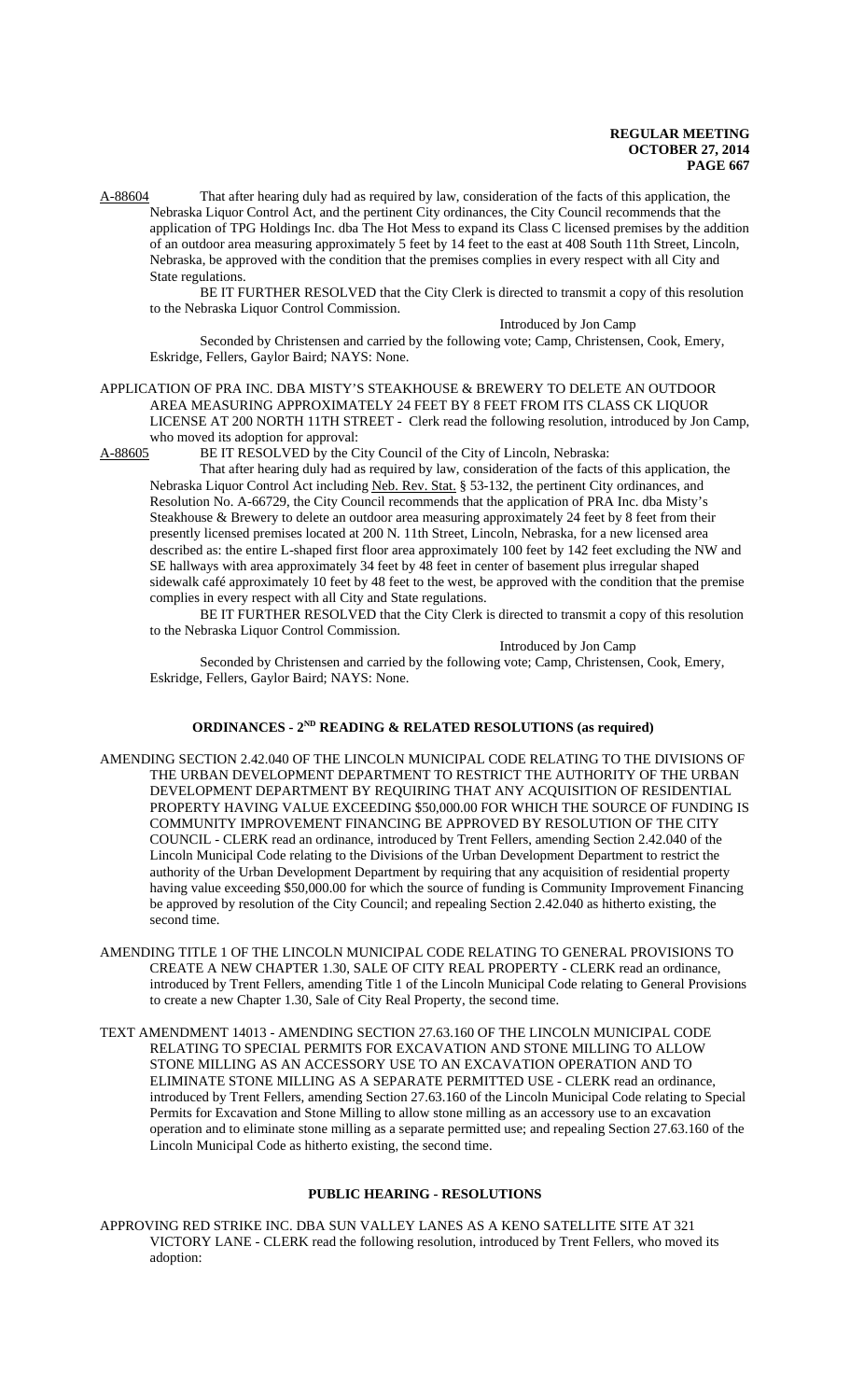A-88606 WHEREAS, the City of Lincoln and the County of Lancaster, Nebraska have entered into an Interlocal Agreement for the purpose of providing for a joint City-County keno lottery; and

WHEREAS, the City has entered into a contract for the operation of a keno type lottery with EHPV Lottery Services, LLC, a Nebraska limited liability company; and

WHEREAS, Section 5 of the Interlocal Agreement and Section 3(b) of the Keno Contract grant the City the authority to approve all satellite locations within the corporate limits of Lincoln; and

WHEREAS, all requirements under the Interlocal Agreement and the Keno Contract governing the establishment and location of keno satellite sites have been met.

NOW, THEREFORE, BE IT RESOLVED by the City Council of the City of Lincoln, Nebraska that a keno satellite site is hereby authorized at the location of Red Strike Inc. dba Sun Valley Lanes, 321 Victory Lane, Lincoln, NE 68528.

The City Clerk is directed to return an executed copy of this Resolution to Sun Valley Lanes, 321 Victory Lane, Lincoln, NE 68528.

Introduced by Trent Fellers

Seconded by Christensen and carried by the following vote; AYES: Camp, Christensen, Cook, Emery, Eskridge, Fellers, Gaylor Baird; NAYS: None.

#### ACCEPTING THE REPORT OF NEW AND PENDING CLAIMS AGAINST THE CITY AND APPROVING DISPOSITION OF CLAIMS SET FORTH FOR THE PERIOD OF OCTOBER 1-15, 2014 - PRIOR to reading:

CAMP Moved to approve claim of Ven Lanik.

Motion died due to lack of second.

CLERK Read the following resolution, introduced by Trent Fellers, who moved its adoption:

A-88607 BE IT RESOLVED by the City Council of the City of Lincoln, Nebraska:

That the claims listed in the attached report, marked as Exhibit "A", dated October 16, 2014, of various new and pending tort claims filed against the City of Lincoln with the Office of the City Attorney or the Office of the City Clerk, as well as claims which have been disposed of, are hereby received as required by Neb. Rev. Stat. § 13-905 (Reissue 1997). The dispositions of claims by the Office of the City Attorney, as shown by the attached report, are hereby approved:

| <b>DENIED CLAIMS</b> |          | ALLOWED/SETTLED CLAIMS |                             |  |  |
|----------------------|----------|------------------------|-----------------------------|--|--|
| Ven Lanik            | \$473.23 |                        | Dennette Wheeler \$6,356.22 |  |  |
| Shellie Cornwell     | 108.72   |                        |                             |  |  |
| Michael Funk         | 2.882.12 |                        |                             |  |  |

The City Attorney is hereby directed to mail to the various claimants listed herein a copy of this resolution which shows the final disposition of their claim.

Introduced by Trent Fellers

Seconded by Christensen and carried by the following vote; AYES: Camp, Christensen, Cook, Emery, Eskridge, Fellers, Gaylor Baird; NAYS: None.

COMP. PLAN CONFORMANCE 14019 - APPROVING AN AMENDMENT TO THE LINCOLN CENTER REDEVELOPMENT PLAN TO ADD THE "A&P II REDEVELOPMENT PROJECT" FOR THE REDEVELOPMENT OF THE AMBASSADOR AND PRESIDENT APARTMENT BUILDINGS GENERALLY LOCATED AT THE NORTHWEST CORNER OF S. 14TH STREET AND LINCOLN

MALL - CLERK read the following resolution, introduced by Trent Fellers, who moved its adoption:<br>A-88608 WHEREAS, the City Council on October 22, 1984, adopted Resolution No. A-69713 finding WHEREAS, the City Council on October 22, 1984, adopted Resolution No. A-69713 finding an area generally bounded by "R" Street, 17th Street, "F" Street, and 7th Street to be blighted, and on October 19, 1987, adopted Resolution No. A-71701 finding said area to be blighted and substandard as defined in the Nebraska Community Development Law (Neb.Rev. Stat. § 18-2101, et seq. as amended) and in need of redevelopment; and

WHEREAS, The City Council has previously adopted the Lincoln Center Redevelopment Plan (hereinafter the "Plan") including plans for various redevelopment projects within said area in accordance with the requirements and procedures of the Nebraska Community Development Law; and now desires to modify said plan by establishing the "A&P II Redevelopment Project" for the redevelopment of The Ambassador and the President apartment buildings generally located at the northwest corner of S. 14th Street and Lincoln Mall; and

WHEREAS, the Director of the Urban Development Department has filed with the City Clerk modifications to the Redevelopment Plan contained in the document entitled the "A&P II Redevelopment Project" which is attached hereto, marked as Attachment "A", and made a part hereof by reference, and has reviewed said plan and has found that it meets the conditions set forth in Neb. Rev. Stat. § 18-2113 (Reissue 2007); and

WHEREAS, on September 19, 2014, a notice of public hearing was mailed postage prepaid to all registered neighborhood associations located in whole or in part within one mile radius of the area to be redeveloped setting forth the time, date, place, and purpose of the public hearing to be held on October 1, 2014 before the Lincoln City - Lancaster County Planning Commission regarding the proposed amendments to the Redevelopment Plan to add the A&P II Redevelopment Project, a copy of said notice and list of said registered neighborhood associations having been attached hereto as Attachment "B" and "C" respectively; and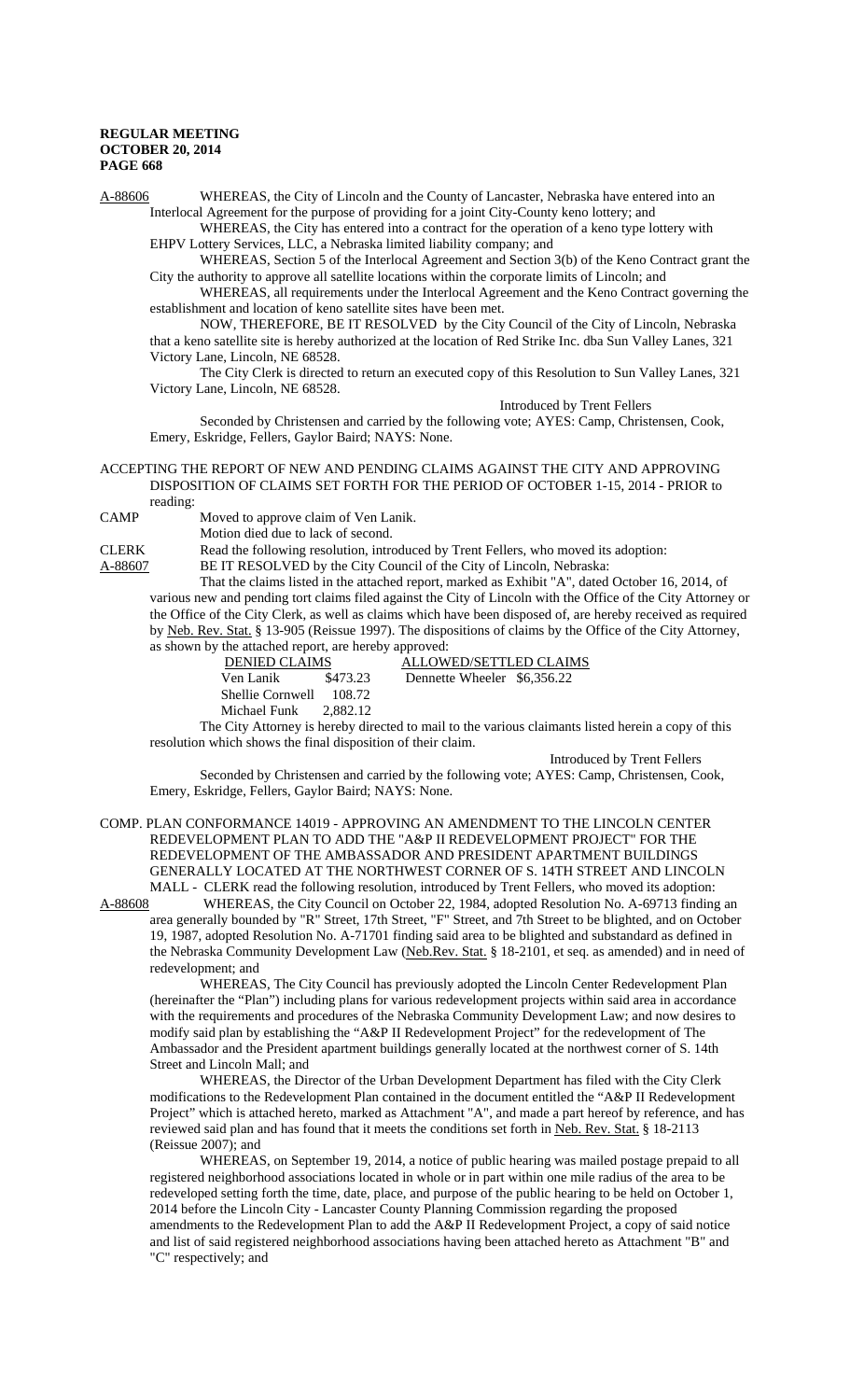WHEREAS, the proposed Amendments to the Lincoln Center Redevelopment Plan to add the A&P II Redevelopment Project were submitted to the Lincoln-Lancaster County Planning Commission for review and recommendations, and, on October 1, 2014, the Lincoln-Lancaster County Planning Commission held a public hearing relating to the Plan Amendments and found the Plan Amendments to be in conformance with the Comprehensive Plan and recommended approval thereof; and

WHEREAS, on October 10, 2014, a notice of public hearing was mailed postage prepaid to the foregoing registered neighborhood associations setting forth the time, date, place, and purpose of the public hearing before the City Council to be held on October 27, 2014 regarding the proposed amendments to the Redevelopment Plan to add the A&P II Redevelopment Project, a copy of said notice having been attached hereto as Attachment "D"; and

WHEREAS, on October 10, 2014 and October 17, 2014, a Notice of Public Hearing was published in the Lincoln Journal Star newspaper, setting the time, date, place, and purpose of the public hearing to be held on October 27, 2014 regarding the proposed amendments to the Redevelopment Plan and to add the A&P II Redevelopment Project for said blighted and substandard area, a copy of such notice having been attached hereto and marked as Attachment "E"; and

WHEREAS, on October 27, 2014 in the City Council chambers of the County-City Building, 555 South 10th Street, Lincoln, Nebraska, the City Council held a public hearing relating to the proposed modifications to the Redevelopment Plan and all interested parties were afforded at such public hearing a reasonable opportunity to express their views respecting said proposed modifications to the redevelopment plan; and

WHEREAS, the City Council has duly considered all statements made and materials submitted relating to said proposed modifications to the redevelopment plan.

NOW, THEREFORE, IT IS FOUND AND DETERMINED by the City Council of the City of Lincoln, Nebraska as follows:

1. That the A&P II Redevelopment Project is described in sufficient detail and is designed with the general purpose of accomplishing a coordinated, adjusted, and harmonious development of the City and its environs which will promote the general health, safety, and welfare, sound design and arrangement, the wise and efficient expenditure of public funds, and the prevention of the recurrence of unsanitary or unsafe dwelling accommodations or conditions of blight.

That incorporating the A&P II Redevelopment Project into the Redevelopment Plan is feasible and in conformity with the general plan for the development of the City of Lincoln as a whole and said Plan is in conformity with the legislative declarations and determinations set forth in the Community Development Law.

3. That the substandard and blighted conditions in the A&P II Redevelopment Project Area are beyond remedy and control solely by regulatory process and the exercise of police power and cannot be dealt with effectively by the ordinary operations or private enterprise without the aids provided by the Community Development law, specifically including Tax Increment Financing.

4. That elimination of said substandard and blighted conditions under the authority of the Community Development Law is found to be a public purpose and in the public interest.

5. That the A&P II Redevelopment Project would not be economically feasible without the use of tax-increment financing.

6. That the costs and benefits of the redevelopment activities, including costs and benefits to other affected political subdivisions, the economy of the community, and the demand for public and private services have been analyzed by the City Council as the governing body for the City of Lincoln and have been found to be in the long-term best interest of the City of Lincoln.

NOW, THEREFORE, BE IT RESOLVED by the City Council of the City of Lincoln, Nebraska:

1. That the document attached hereto as Attachment "A" adding the A&P II Redevelopment Project to the Lincoln Center Redevelopment Plan, is hereby accepted and approved by the City Council as the governing body for the City of Lincoln.

2. That the Urban Development Director, or his authorized representative, is hereby authorized and directed to take all steps necessary to implement the provisions of said Redevelopment Plan as they relate to the above-described modifications.

3. That the A&P II Redevelopment Project Area as described and depicted in the Plan Amendment is the Redevelopment Project Area comprising the property to be included in the area subject to the tax increment provision authorized in the Nebraska Community Development Law.

4. That the Finance Director is hereby authorized and directed to cause to be drafted and submitted to the City Council any appropriate ordinances and documents needed for the authorization to provide necessary funds including Community Improvement Financing in accordance with the Community Development Law to finance related necessary and appropriate public acquisitions, improvements, and other activities set forth in said Plan Amendment to the Lincoln Center Redevelopment Plan. Introduced by Trent Fellers

Seconded by Christensen and carried by the following vote; AYES: Camp, Christensen, Cook, Emery, Eskridge, Fellers, Gaylor Baird; NAYS: None.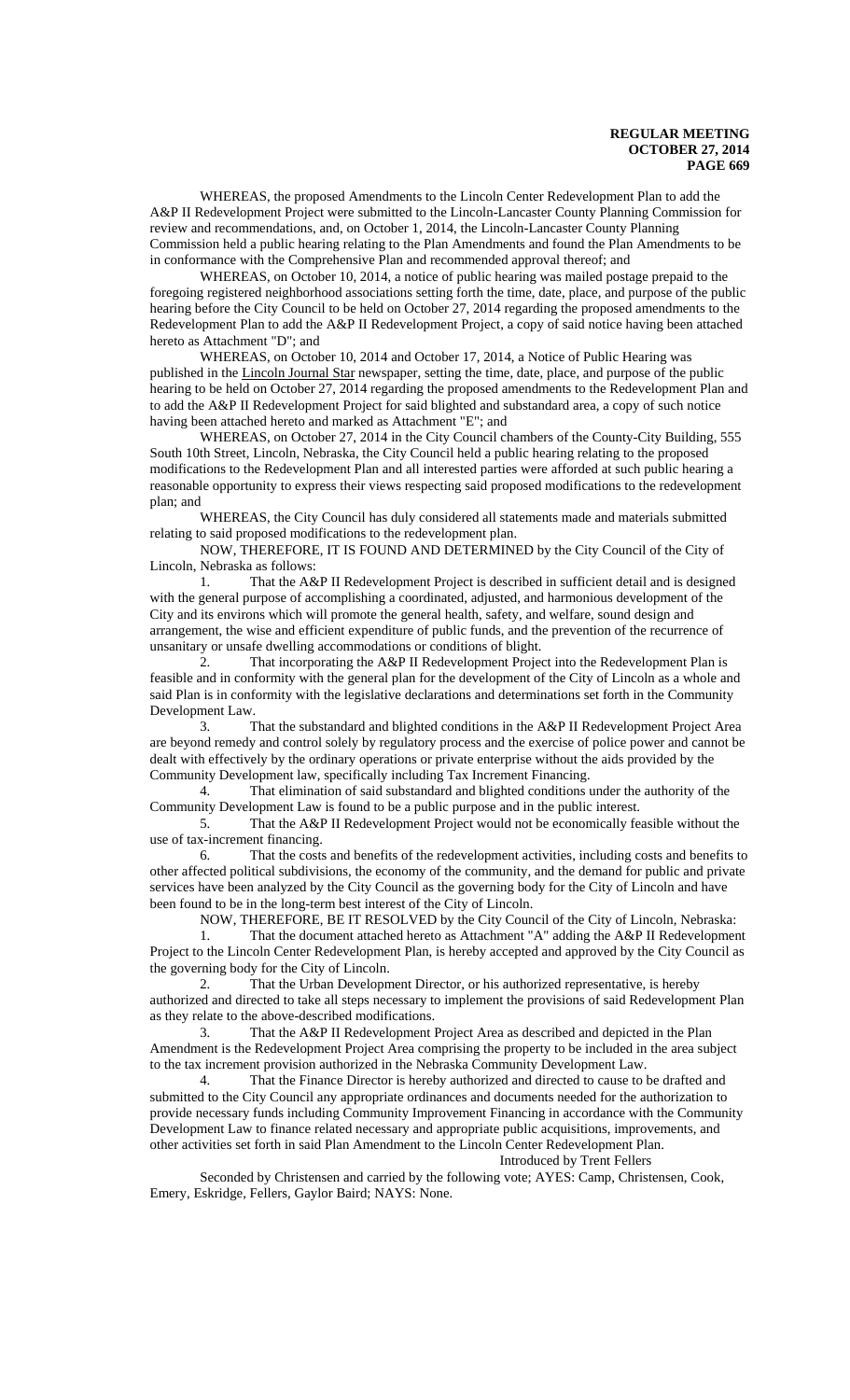### **ORDINANCES - 3RD READING & RELATED RESOLUTIONS (as required)**

ANNEXATION 14005 - AMENDING THE LINCOLN CORPORATE LIMITS MAP BY ANNEXING APPROXIMATELY 39 ACRES OF PROPERTY GENERALLY LOCATED AT S.W. 56TH ST. AND W. O ST. (RELATED ITEMS 14-134, 14-135) - CLERK read an ordinance, introduced by Carl Eskridge, annexing and including the below described land as part of the City of Lincoln, Nebraska and amending the Corporate Limits Map attached to and made a part of Ordinance No. 18208, to reflect the extension of the corporate limits boundary of the City of Lincoln, Nebraska established and shown thereon, the third time. Moved to pass the ordinance as read.

Seconded by Fellers and carried by the following vote; AYES: Camp, Christensen, Cook, Emery, Eskridge, Fellers, Gaylor Baird; NAYS: None.

The ordinance, being numbered **#20103**, is recorded in Ordinance Book #28, Page

CHANGE OF ZONE 14026 - APPLICATION OF R & D DEVELOPMENT FOR A CHANGE OF ZONE FROM AG AGRICULTURAL DISTRICT TO I-1 INDUSTRIAL DISTRICT AND H-3 HIGHWAY COMMERCIAL DISTRICT ON PROPERTY GENERALLY LOCATED AT S.W. 56TH ST. AND W. O ST. (RELATED ITEMS 14-134, 14-135) - CLERK read an ordinance, introduced by Carl Eskridge, amending the Lincoln Zoning District Maps adopted reference and made a part of Title 27 of the Lincoln Municipal Code, by changing the boundaries of the districts established and shown thereon, the third time.<br>ESKRIDGE Moved to pass the ordinance as read. Moved to pass the ordinance as read.

Seconded by Fellers and carried by the following vote; AYES: Camp, Christensen, Cook, Emery, Eskridge, Fellers, Gaylor Baird; NAYS: None.

The ordinance, being numbered **#20104**, is recorded in Ordinance Book #28, Page

#### **ORDINANCES - 1ST READING & RELATED RESOLUTIONS (as required)**

TEXT AMENDMENT 14007 - AMENDING TITLE 27 OF THE LINCOLN MUNICIPAL CODE TO (1) CORRECT ERRORS MADE IN PREVIOUS TEXT AMENDMENTS AND TO CLARIFY EXISTING LANGUAGE WITHOUT CHANGING THE INTENT OF THE LANGUAGE BY AMENDING SECTION 27.02.200 TO CLARIFY THE DEFINITION OF "STORY" TO PROVIDE FOR A MORE CLEAR UNDERSTANDING OF WHERE THE FIRST STORY OF A STRUCTURE BEGINS; AMENDING SECTION 27.06.160 RELATING TO THE MAJOR ENTERTAINMENT AND EVENT USE GROUP TO PROVIDE GUIDANCE AS TO WHEN A VENUE SHOULD BE CLASSIFIED AS "MAJOR EVENT ENTERTAINMENT," E.G. 500 SEATS OR MORE; AMENDING SECTION 27.06.170 BY AMENDING THE USE GROUP TABLE TO DESIGNATE CABINET SHOPS AND STORES AS A CONDITIONAL USE IN THE H-2 ZONING DISTRICT; AMENDING SECTIONS 27.61.040 AND 27.61.050 TO ADD "OR THIS CHAPTER" AS A REFERENCE TO CLARIFY WHAT METHODS CAN BE USED TO STRUCTURALLY ALTER, RECONSTRUCT, OR RESTORE A NONCONFORMING STRUCTURE; AMENDING SECTION 27.67.066 TO UPDATE PARKING FOR H-3 USES TO REFLECT SPECIFIC USES THAT WERE ALLOCATED A PARKING REDUCTION PRIOR TO USE GROUPS APPROVAL; AMENDING SECTION 27.69.030 GENERAL PROVISIONS FOR SIGNS TO CLARIFY THAT ROOF SIGNS ARE PERMITTED BUT ARE REGULATED UNDER SECTION 27.69.310, TO REQUIRE A CERTAIN SPACING BETWEEN THE LOCATION OF ANY SIGN AND AN ABUTTING RESIDENTIAL PREMISES LOCATED IN A RESIDENTIAL DISTRICT, AND TO CLARIFY THAT IN ALL ZONING DISTRICTS, EXCEPT FOR THE O-1, O-2, AND R-T DISTRICTS, MORE THAN ONE SIGN PER ARCHITECTURAL ELEVATION PER BUILDING IS ALLOWED, PROVIDED THAT THE TOTAL SIGN AREA OF SUCH WALL SIGNS SHALL NOT EXCEED 30% PER ARCHITECTURAL ELEVATION AND NO WALL SIGN SHALL EXCEED 500 SQUARE FEET IN SIGN AREA; AMENDING SECTION 27.69.240 TO CLARIFY THAT MENU BOARDS, ALTHOUGH A TYPE OF FREESTANDING SIGN, HAVE THEIR OWN REGULATIONS; AMENDING SECTION 27.69.290 TO CLARIFY THAT WINDOW SIGNS ARE NOT COUNTED TOWARD THE ALLOCATED PERCENTAGE OF WALL SIGNAGE; AMENDING SECTION 27.69.310 TO INSERT LANGUAGE NEEDED FOR CONSISTENCY BETWEEN THIS SECTION AND SECTION 27.69.030; AMENDING SECTION 27.72.180 TO PROVIDE THAT A COMMERCIAL USE ABUTTING A RESIDENTIAL DISTRICT DOES NOT NEED TO COMPLY WITH THE RESIDENTIAL DISTRICT PROVISIONS IF THE ADJACENT LAND IN THE RESIDENTIAL DISTRICT MAY BE USED FOR A COMMERCIAL USE UNDER A PUD; AND (2) TO MODIFY APPEAL PROCEDURES TO CONSISTENTLY INCLUDE ANY COUNCIL MEMBER OR MAYOR AMONG THE LISTED PERSONS WHO HAVE THE RIGHT TO APPEAL THE APPLICABLE ORDER, APPROVAL, DISAPPROVAL, OR OTHER DECISION BY AMENDING SECTIONS 27.56.140, 27.57.180, 27.62.150, 27.63.025, 27.64.010, 27.69.030, 27.72.190, AND 27.81.021. - CLERK read an ordinance, introduced by Carl Eskridge, amending Title 27 of the Lincoln Municipal Code to (1) correct errors made in previous text amendments and to clarify existing language without changing the intent of the language by amending Section 27.02.200 to clarify the definition of "story" to provide for a more clear understanding of where the first story of a structure begins; amending Section 27.06.160 relating to the Major Entertainment and Event Use Group to provide guidance as to when a venue should be classified as "major event entertainment," e.g. 500 seats or more; amending Section 27.06.170 by amending the Use Group Table to designate Cabinet Shops and Stores as a conditional use in the H-2 zoning district;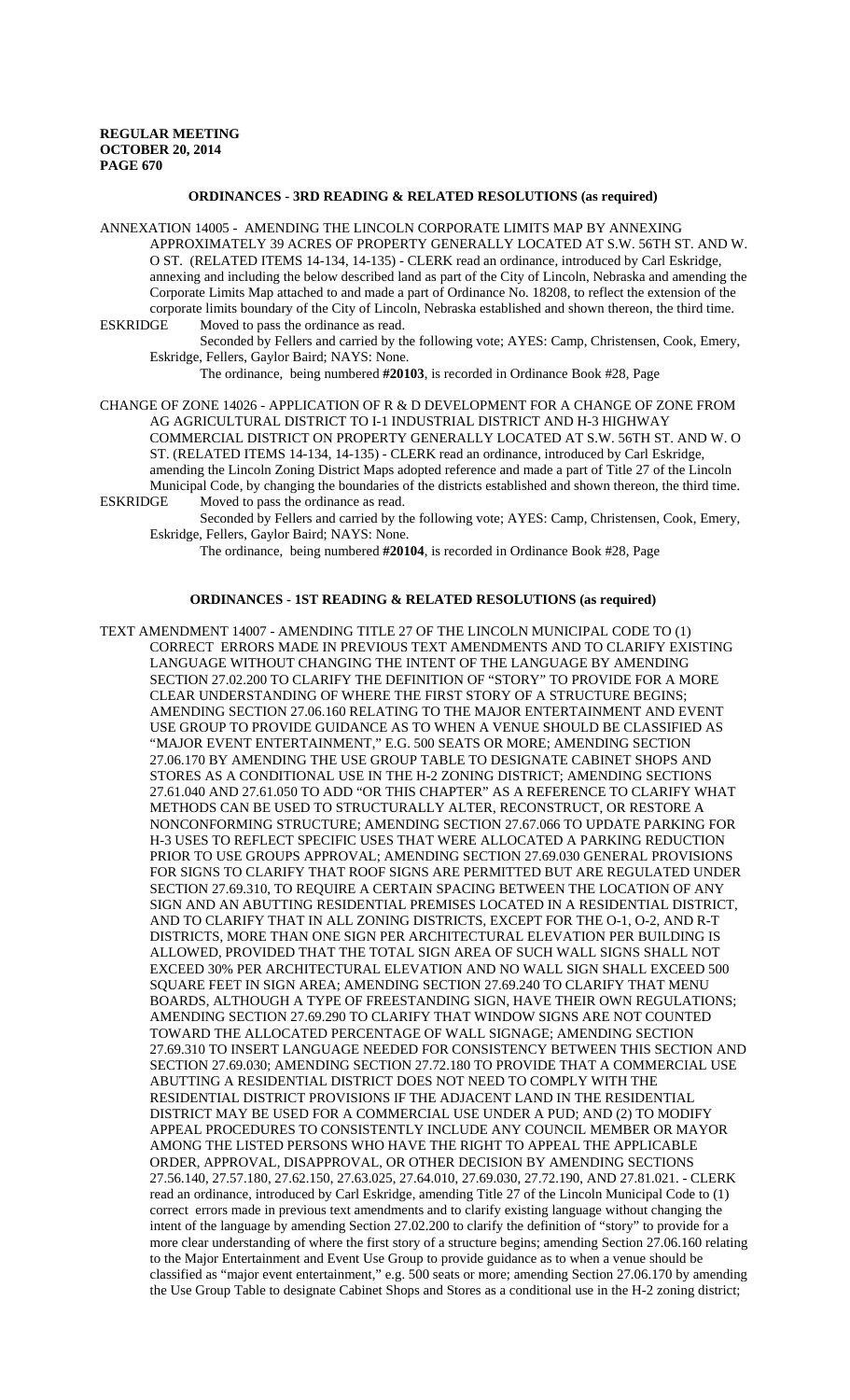amending Sections 27.61.040 and 27.61.050 to add "or this Chapter" as a reference to clarify what methods can be used to structurally alter, reconstruct, or restore a nonconforming structure; amending Section 27.67.066 to update parking for H-3 uses to reflect specific uses that were allocated a parking reduction prior to Use Groups approval; amending Section 27.69.030 general provisions for signs to clarify that roof signs are permitted but are regulated under Section 27.69.310, to require a certain spacing between the location of any sign and an abutting residential premises located in a residential district, and to clarify that in all zoning districts, except for the O-1, O-2, and R-T districts, more than one sign per architectural elevation per building is allowed, provided that the total sign area of such wall signs shall not exceed 30% per architectural elevation and no wall sign shall exceed 500 square feet in sign area; amending Section 27.69.240 to clarify that menu boards, although a type of freestanding sign, have their own regulations; amending Section 27.69.290 to clarify that window signs are not counted toward the allocated percentage of wall signage; amending Section 27.69.310 to insert language needed for consistency between this section and Section 27.69.030; amending Section 27.72.180 to provide that a commercial use abutting a residential district does not need to comply with the residential district provisions if the adjacent land in the residential district may be used for a commercial use under a PUD; and (2) to modify appeal procedures to consistently include any council member or mayor among the listed persons who have the right to appeal the applicable order, approval, disapproval, or other decision by amending Sections 27.56.140, 27.57.180, 27.62.150, 27.63.025, 27.64.010, 27.69.030, 27.72.190, and 27.81.021; and repealing Sections 27.02.200, 27.06.160, 27.06.170, 27.56.140, 27.57.180, 27.61.040, 27.61.050, 27.62.150, 27.63.025, 27.64.010, 27.67.066, 27.69.030, 27.69.240, 27.69.290, 27.69.310, 27.72.180, 27.72.190, and 27.81.021 of the Lincoln Municipal Code as hitherto existing, the first time.

- AMENDING THE PAY SCHEDULE FOR THE EMPLOYEE GROUP WHOSE CLASSIFICATIONS ARE ASSIGNED TO THE PAY RANGE PREFIXED BY THE LETTER "C" TO CHANGE THE PAY RANGE OF UTILITY SUPERVISOR FROM C26 TO C28 - CLERK read an ordinance, introduced by Carl Eskridge, amending Ordinance No. 19905 passed August 12, 2013, relating to the schedules of pay ranges for employees of the City of Lincoln whose classifications are assigned to the pay range which is prefixed by the letter "C," by changing the pay range for the job classification "Utility Supervisor" from C26 to C28, the first time.
- AMENDING THE PAY SCHEDULE FOR THE EMPLOYEE GROUP WHOSE CLASSIFICATIONS ARE ASSIGNED TO THE PAY RANGE PREFIXED BY THE LETTER "E" TO CREATE THE CLASSIFICATION OF HUMAN RESOURCES GENERALIST - CLERK read an ordinance, introduced by Carl Eskridge, amending Ordinance No. 20061 passed August 11, 2014, relating to the schedules of pay ranges for employees of the City of Lincoln whose classifications are assigned to a pay range which is prefixed by the letter "E," by creating the job classification of "Human Resources Generalist," the first time.
- AMENDING SECTION 2.76.400 OF THE LINCOLN MUNICIPAL CODE RELATING TO LEAVES OF ABSENCE WITHOUT PAY TO PROVIDE THAT LEAVE WITHOUT PAY SHALL NOT BE GRANTED TO ACCEPT OTHER EMPLOYMENT - CLERK read an ordinance, introduced by Carl Eskridge, amending Section 2.76.400 of the Lincoln Municipal Code relating to Leaves of Absence Without Pay to provide that leave without pay shall not be granted to accept other employment; and repealing Section 2.76.400 as hitherto existing, the first time.
- AUTHORIZING THE ISSUANCE OF TAX ALLOCATION BONDS WITH A TOTAL NOT TO EXCEED \$533,354.00 FOR THE CITY OF LINCOLN, SCHWARZ PAPER BUILDING REDEVELOPMENT PROJECT (RELATED ITEMS: 14-142, 14R-270, 14R-271);

APPROVING THE SCHWARZ PAPER BUILDING REDEVELOPMENT AGREEMENT BETWEEN THE CITY OF LINCOLN AND CBLINC, LLC AND SCHWARZ PAPER COMPANY RELATING TO THE REDEVELOPMENT OF PROPERTY GENERALLY LOCATED AT 747 O STREET FOR COMMERCIAL AND RESIDENTIAL SPACE (RELATED ITEMS: 14-142, 14R-270, 14R-271); AMENDING THE FY 13/14 CIP TO AUTHORIZE AND APPROPRIATE \$533,354 IN TIF FUNDS FOR THE SCHWARZ PAPER BUILDING REDEVELOPMENT PROJECT ON PROPERTY GENERALLY LOCATED AT 747 O STREET (RELATED ITEMS: 14-142, 14R-270, 14R-271) - PRIOR to reading:<br>ESKRIDGE Moved to delay Introduction on Bills 14-142, 14R-270 and 14R-271 until 11/03/14. Moved to delay Introduction on Bills 14-142, 14R-270 and 14R-271 until 11/03/14. Seconded by Gaylor Baird and carried by the following vote; AYES: Camp, Christensen, Cook, Emery, Eskridge, Fellers, Gaylor Baird; NAYS: None.

# **RESOLUTIONS - 1ST READING**

APPROVING AN AGREEMENT BETWEEN THE CITY AND THE LINCOLN CHAMBER ECONOMIC DEVELOPMENT CORP. (LCEDC) FOR THE PROMOTION OF ECONOMIC DEVELOPMENT IN LINCOLN FOR A THREE YEAR TERM COMMENCING SEPTEMBER 1, 2014 THROUGH AUGUST 31, 2016.